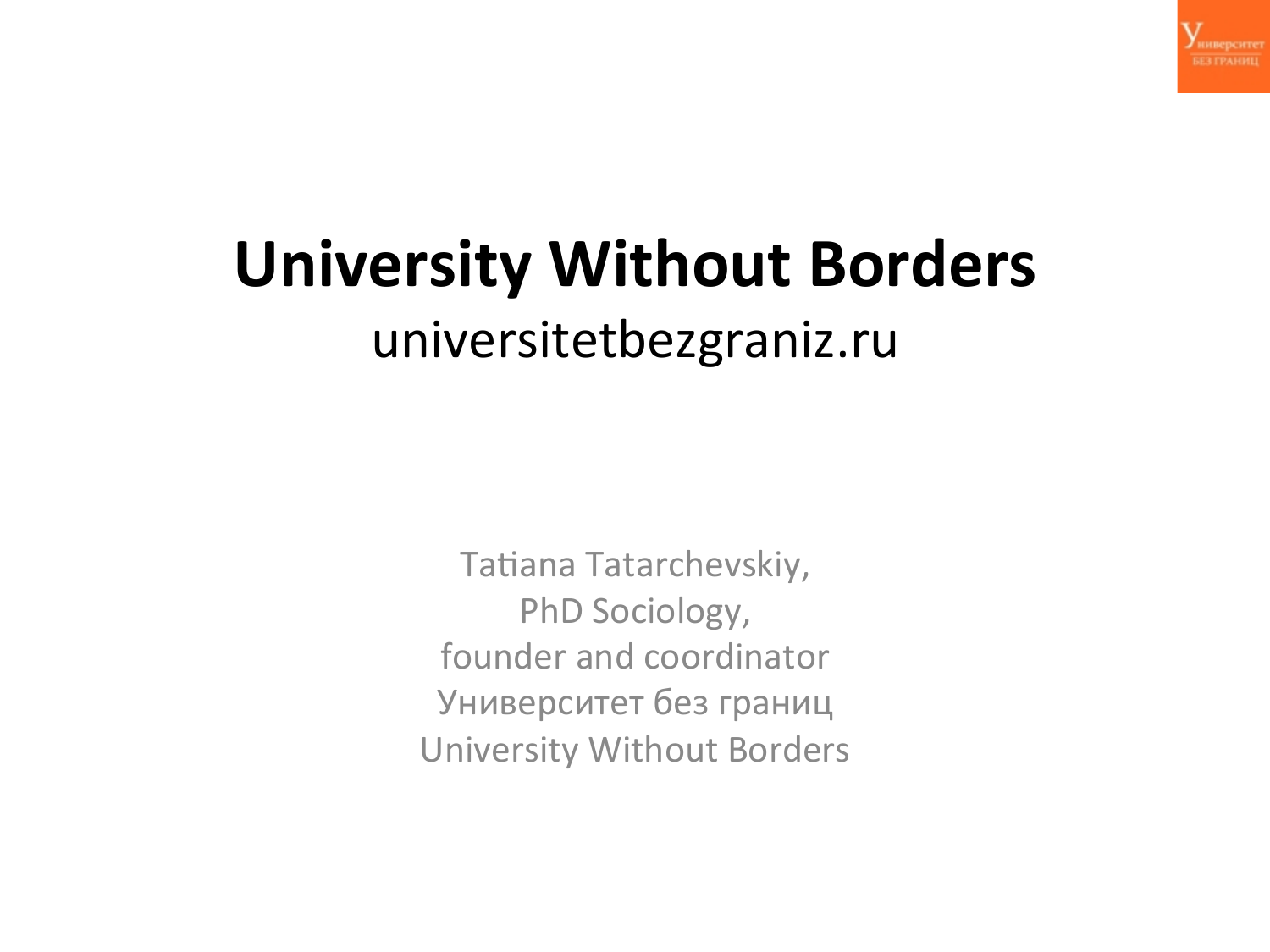

### University Without Borders

- Date of creation: 2012
- Initial target: academic audiences
- NOT MOOC!
- Cutting-edge approaches and disciplines:
- e.g. Analysis of social networks, Mathematical modeling of biological processes, Introduction into **Gender Linguistics**
- Courses addressing needs of the Russian academic audiences:

e.g Introduction into Academic Writing in English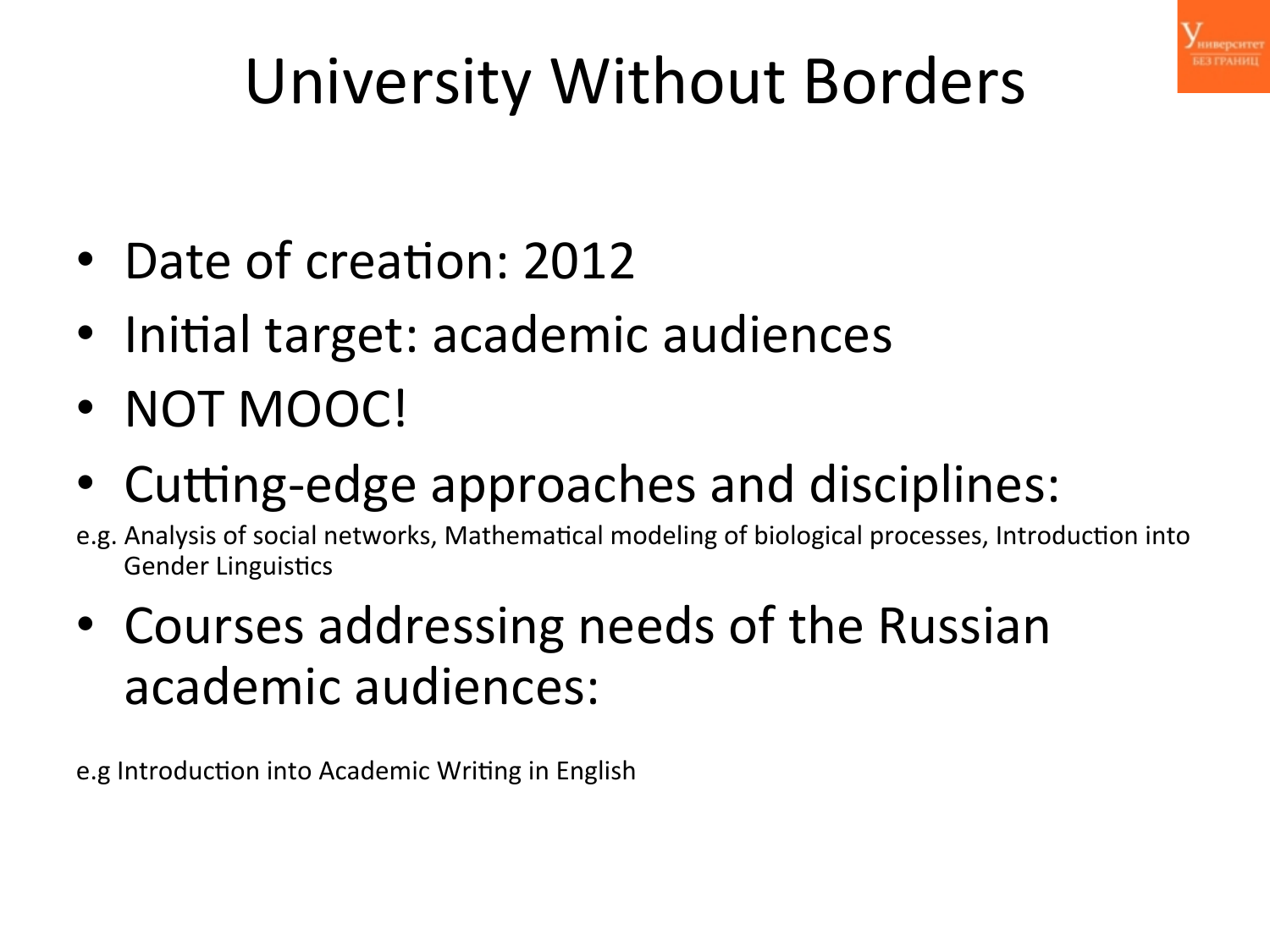

# What we have achieved?

- 17 courses
- Over 300 students
- A network of partners such as ECANA (Eurasian Communication Association of North America), RASA (Russian-Speaking Academic Scientists Association), International Association of Humanities;
- Partnership with universities (Media Studies Dept. @Higher School of Economics, Sociology Dept. @Moscow School for Economic and Social Research)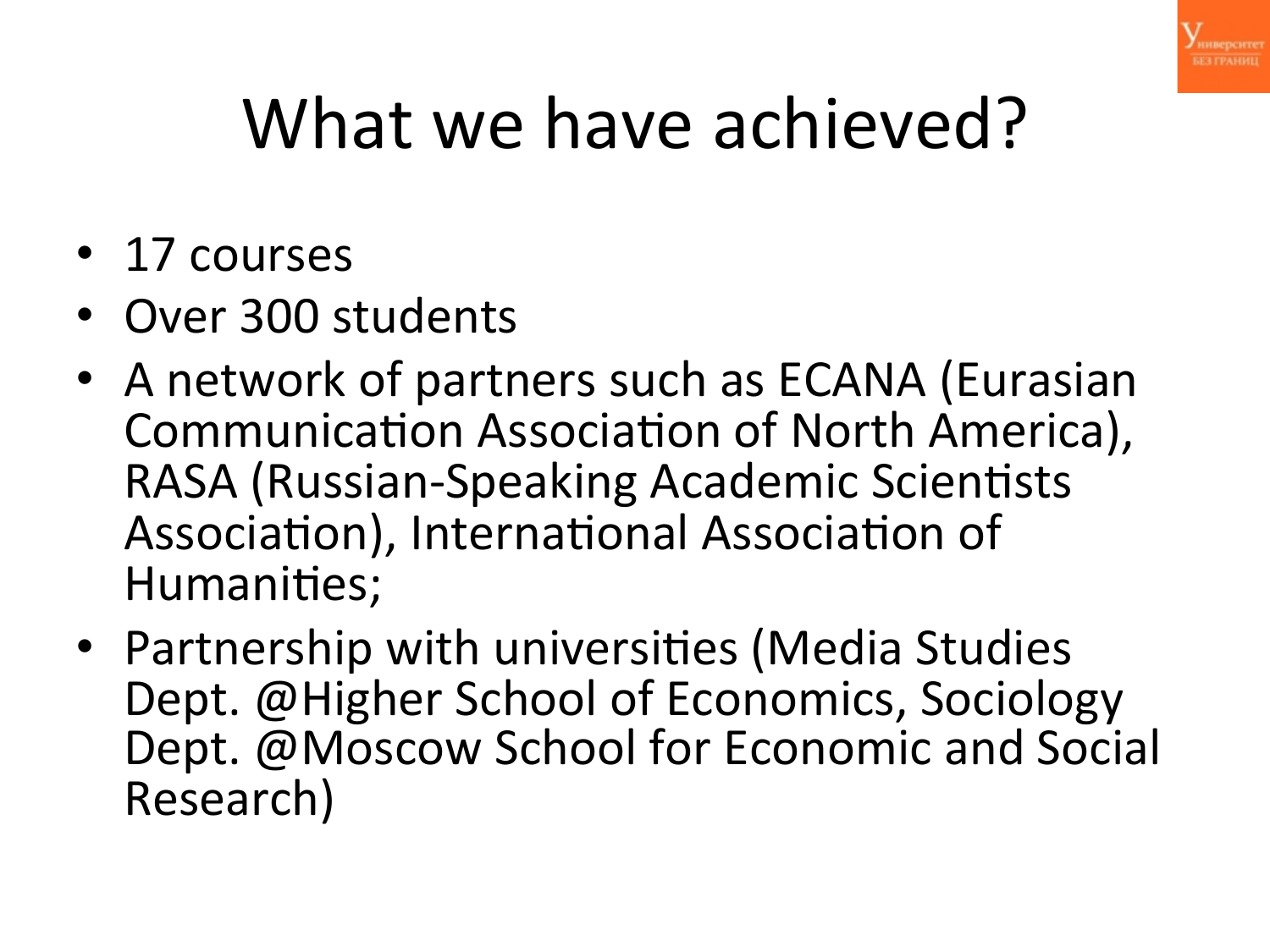

Навигация: Главная страница ~ Преподаван

#### Преподаватели



Софья Аптекарь Институт Макса План PhD. Социология Курсы: Пост-советска



Ольга Бойцова Кандидат историчесь Курсы: Анализ визуа



Ирина Карева Университет Тафтса PhD, Прикладная матема Курсы: Математическое м



Сергей Самойленко

Университет Джорджа Ме МА, Стратегические комму Курсы: Стратегические ког



Иван Курилла Волгоградский Государст Доктор исторических нау Курсы: Что такое история



Дмитрий Сапонов Московская высшая школа Кандидат социологически: Курсы: Статистический ан



Наталья Долгова Центр прикладной лі PhD, Прикладная ли Курсы: Введение в а



Александр Першай Центр гендерных исслед Курсы: Введение в генде



Ольга Сезнева Университет Амстердама PhD, Социология Курсы: Город и проблемы

#### Our instructors integrated into the Western academia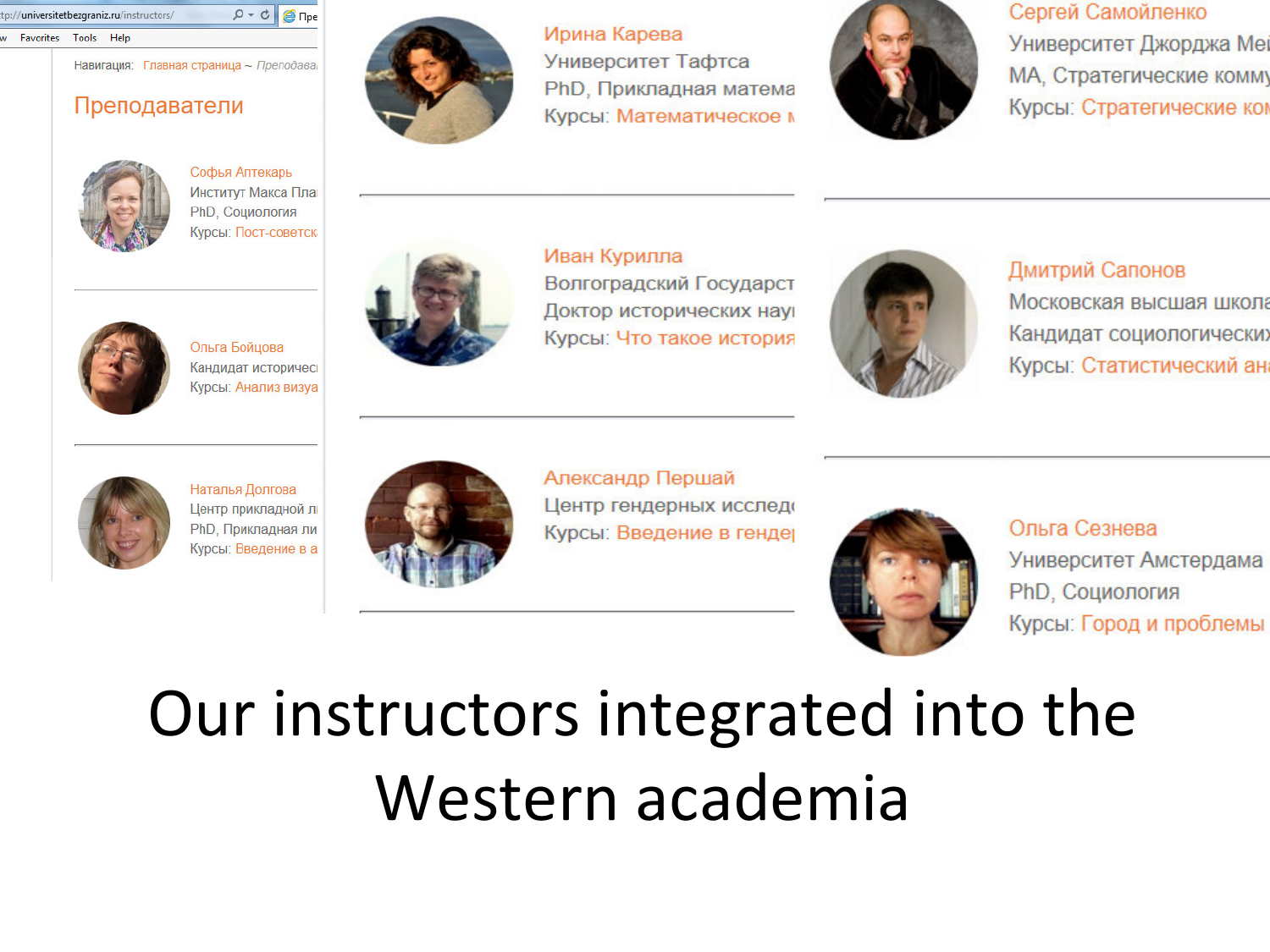

## What we learnt?

- Our audiences are wider: highly-motivated leaders seeking to expand their knowledge
- This project may bring together academic knowledge and the development of skills necessary for entrepreneurs and leaders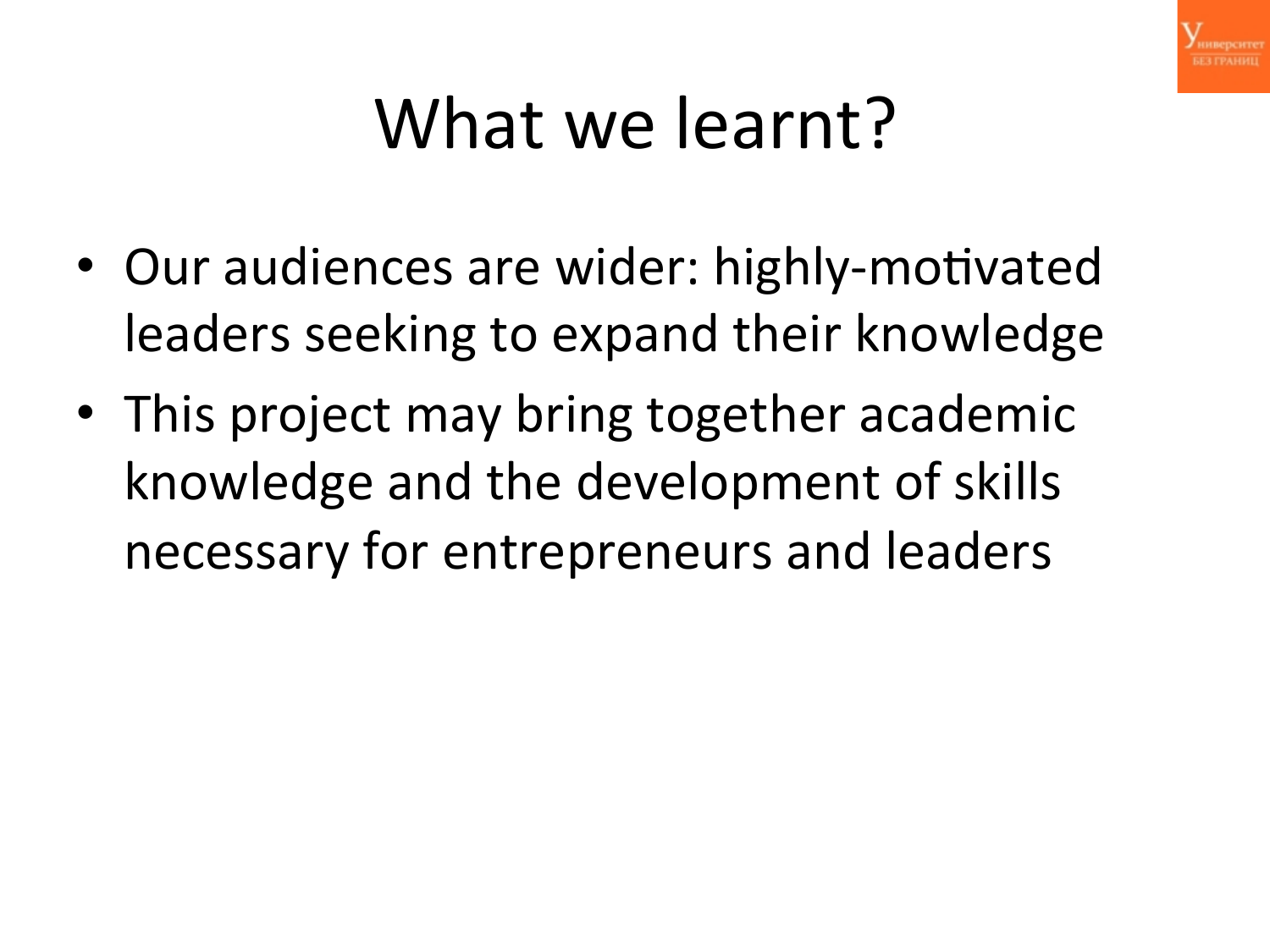

## New mission

• Involving emerging entrepreneurs in the former Soviet region into project-based and multi-disciplinary learning with leading international scholars and expertpractitioners to improve their effectiveness and allow them find community of mentors and partners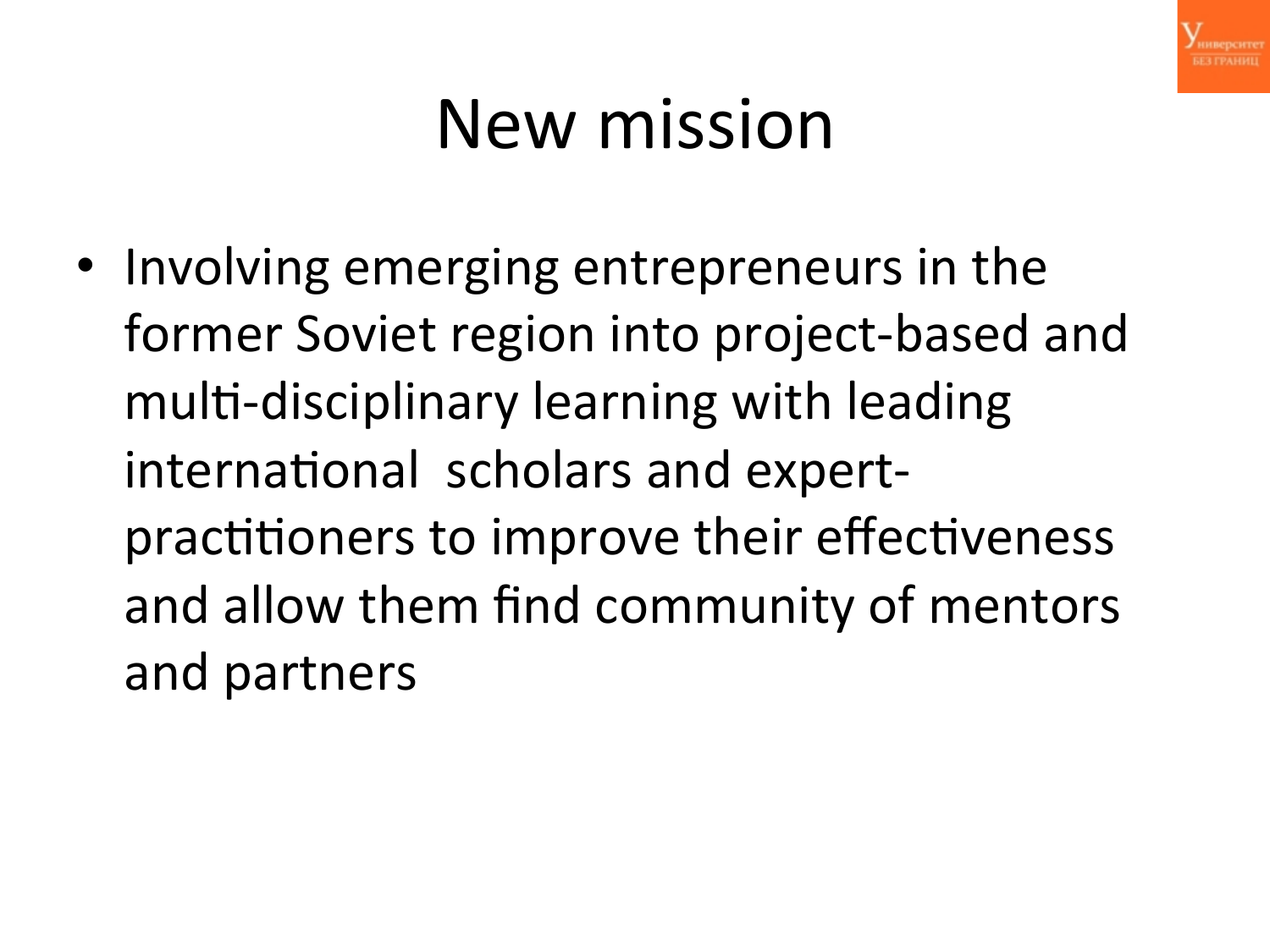

# What's project-based learning?

- There must be the presence of a driving question or central concept.
- Students must learn through investigation of defined goals and should be constructive and knowledge building.
- Projects are student-centered with teacher facilitation or guidance.
- Projects are real-world and have significance to the student.
- There is a task, a process, a product and a reflection. $*$
- Source: Sam Houston State University, PBL in Higher Education (http://www.shsu.edu/centers/project-basedlearning/higher-education.html)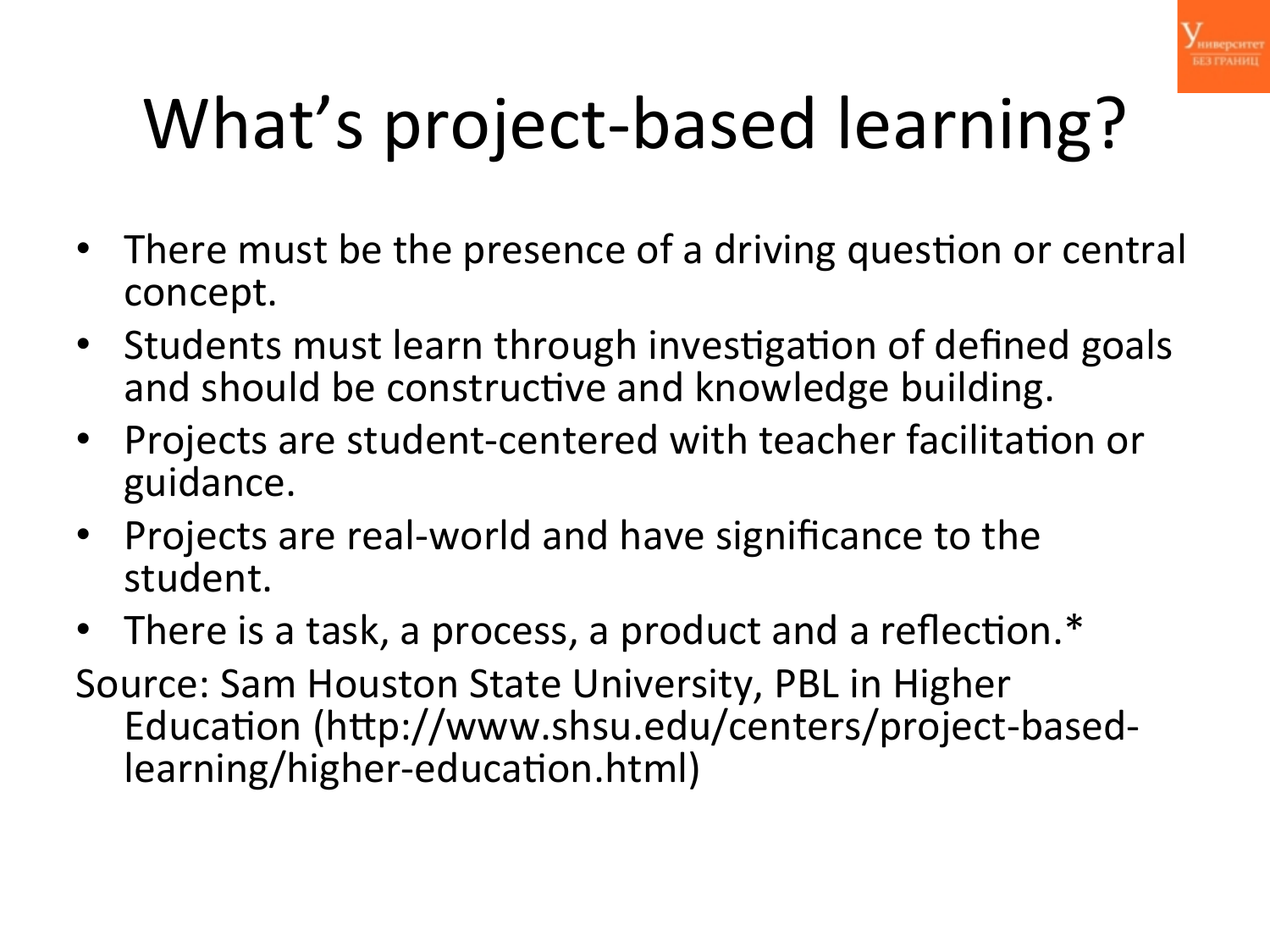

## Project-based learning for entrepreneurs

- Energy
- Climate
- Health
- City life
- Happiness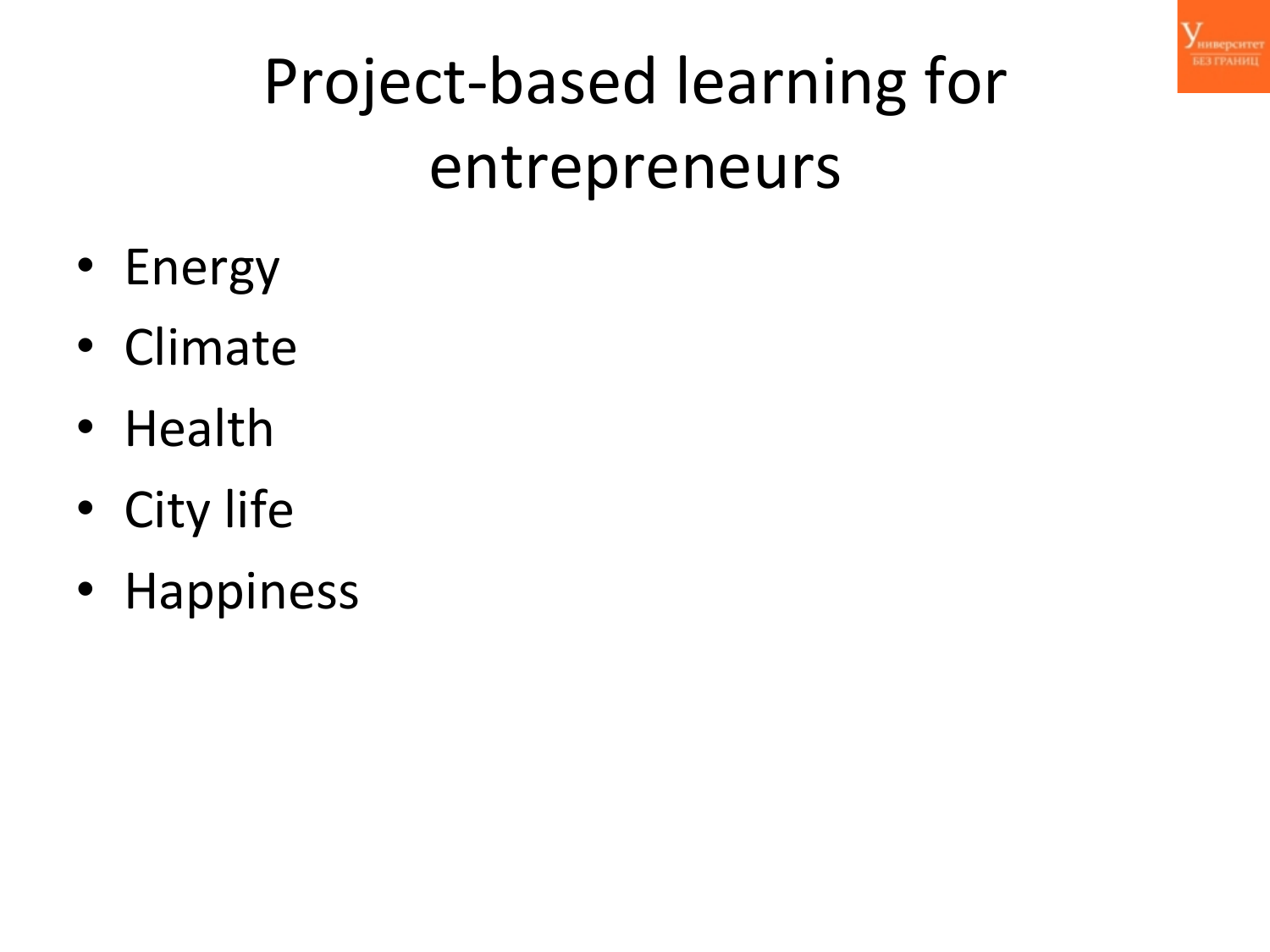

# Examples of projects

- How to make my city's air cleaner?
- How to cook a hot-dog using sun energy?
- Who are the migrant populations in my town?
- What jobs do single mothers obtain in our region?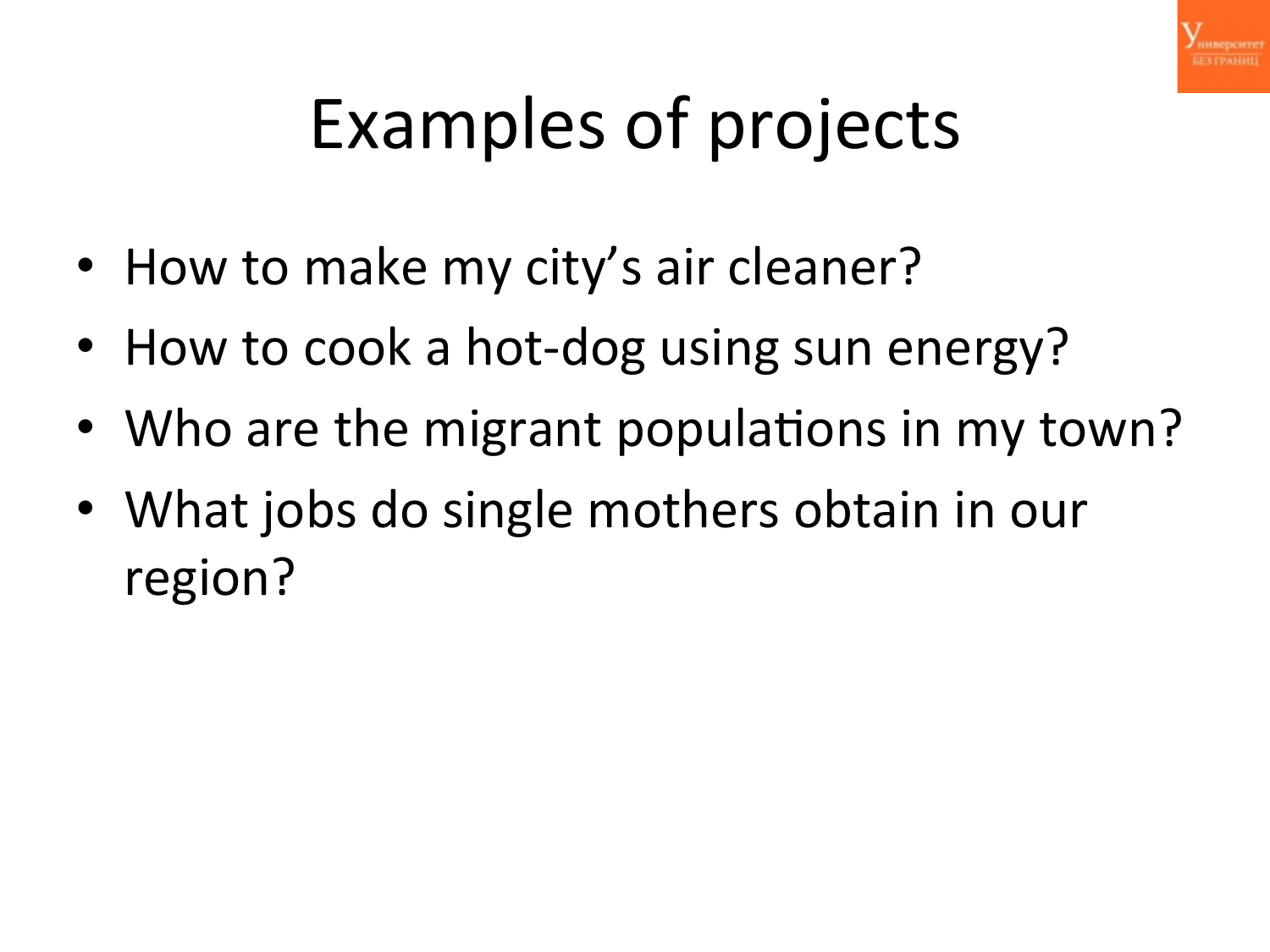

## Operation

- Students get "significant content" related to task
- Establish and work in teams
- Discuss and choose their own ways of dealing with the task
- Get mentorship from a scholar on possible ways to address the task
- Share their work publishing it on the site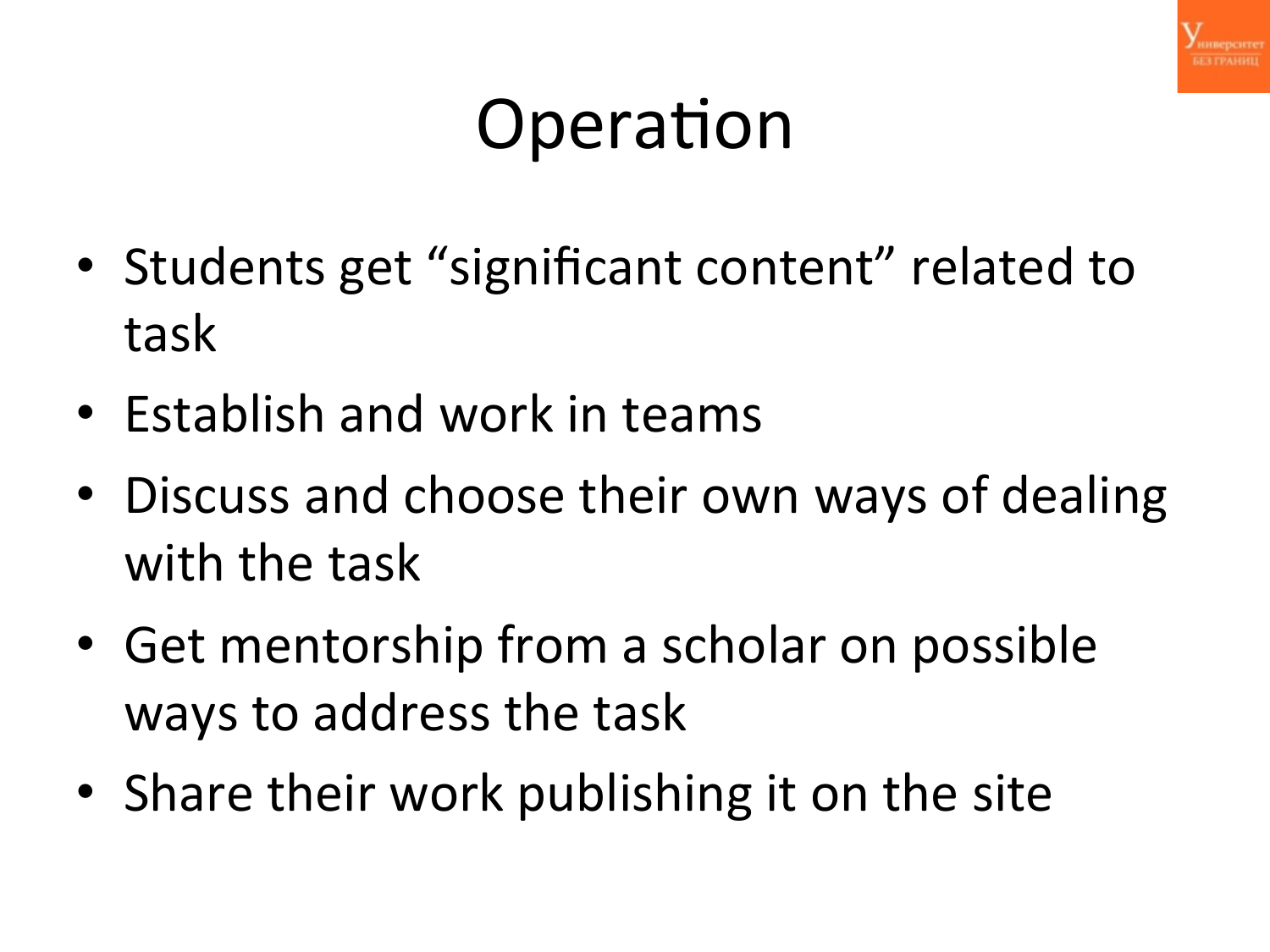

# Why online?

- Online environment becomes very useful in terms of bringing students from different parts of the former Soviet region who share the same values
- In terms of bringing experts and creating multi-disciplinary instruction
- Technological tools for keeping track of project progress, interaction, peer-review and projects presentation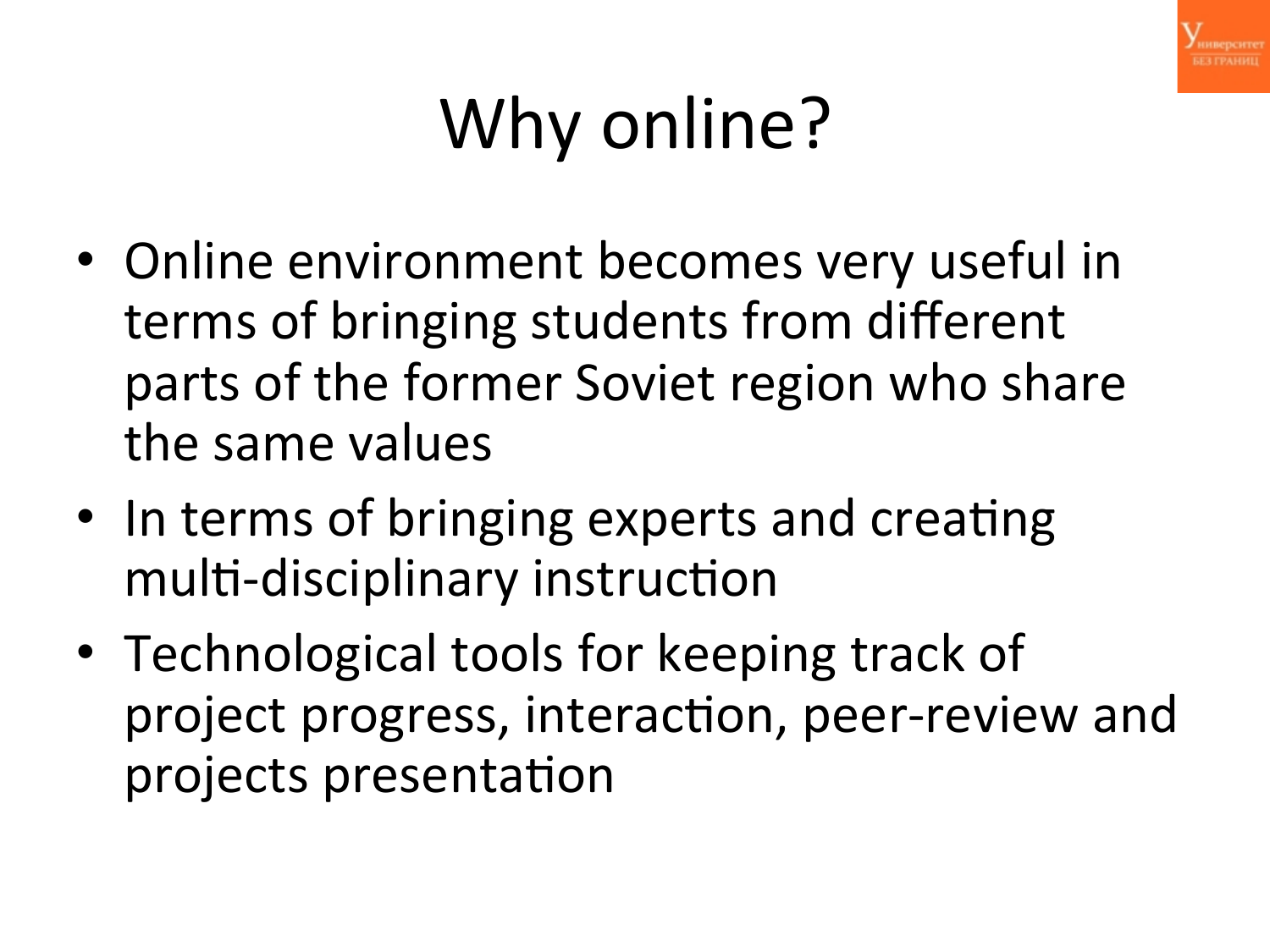

# What's cooking?

• A course with Center for New Media/Higher School of Economics that would bring in experts in data analysis and visualisation as mentors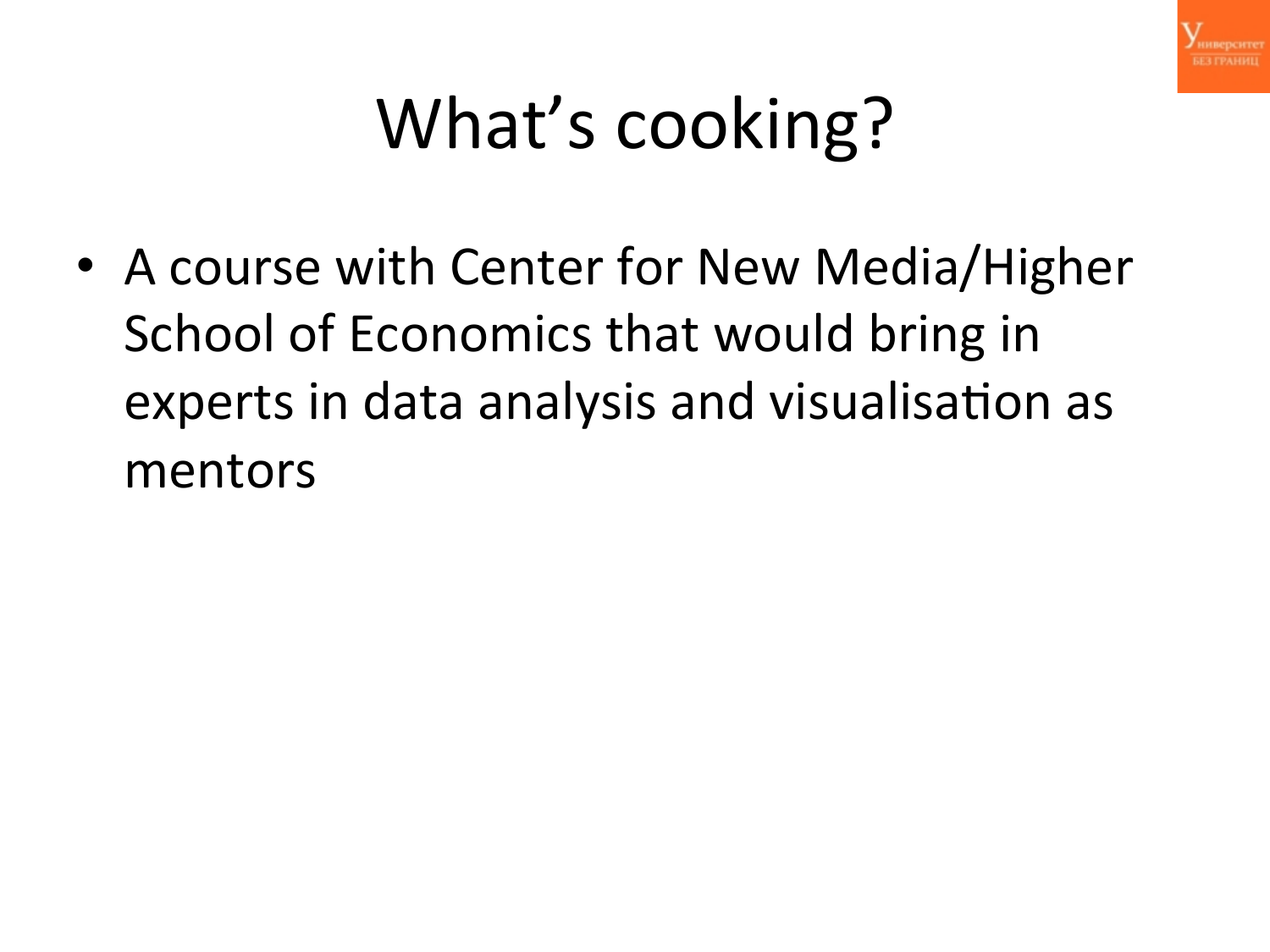

#### Partners needed!

- Technological side
- Financial side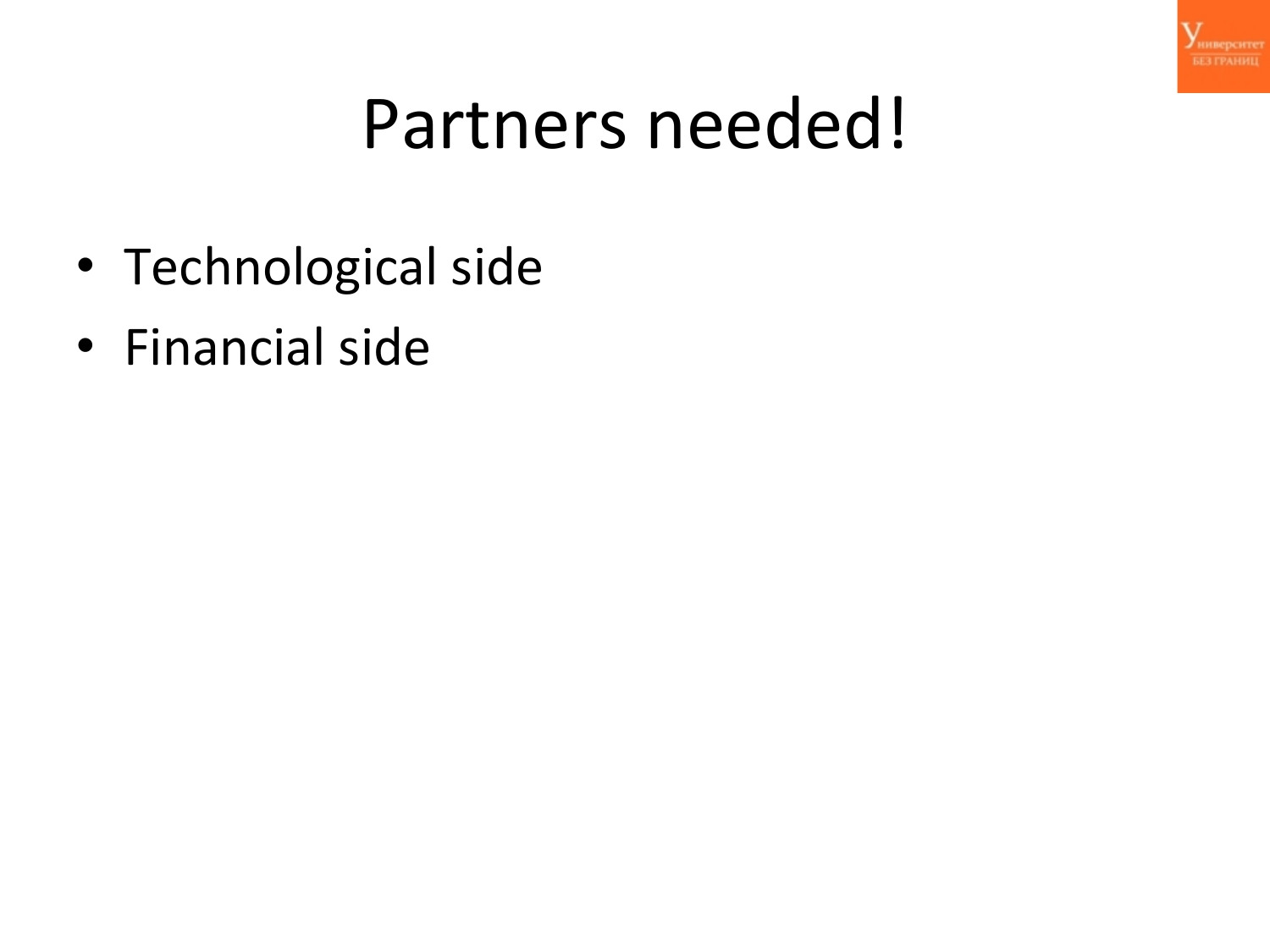

#### Resources

- Buck Institute for Education, http://bie.org/
- PBLU projects and classes, http://pblu.org/projects
- PBL STEM Projects, http://www.pblprojects.org/
- Thomas, John D. 2000. A Review of Research on Project-Based Learning

http://www.newtechnetwork.org.590elmp01.blackmesh.com/sites/ default/files/dr/pblresearch2.pdf

- Lee, Jean, Sue Blackwell, Jennifer Drake. 2014. "Taking a Leap of Faith: Redefining Teaching and Learning in Higher Education Through Project-Based Learning", Interdisciplinary Journal of Problem-Based Learning, 8(2) http://docs.lib.purdue.edu/cgi/viewcontent.cgi? article=1426&context=ijpbl
- Ertmer, Peggy. 2015. Essential Readings in Project-Based Learning. Purdue University Press.